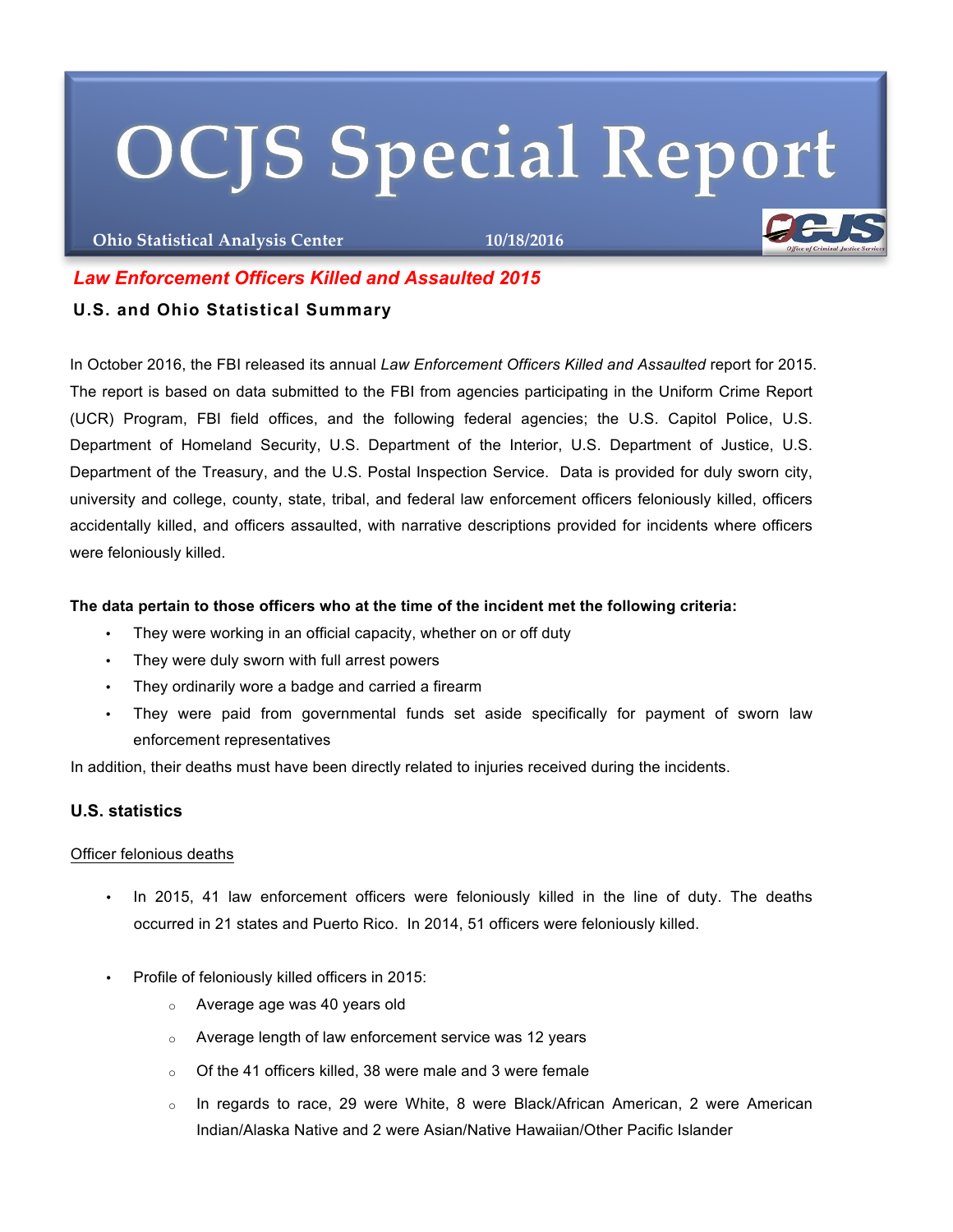- Characteristics of the incidents surrounding officer felonious killings:
	- o 20 percent (8) of officers were killed while investigating suspicious persons or circumstances.
	- $\circ$  15 percent (6) occurred during traffic pursuits or stops
	- $\circ$  10 percent (4) occurred in ambush situations.
	- o 7 percent (3) were killed in an unprovoked attack.
	- $\circ$  5 percent (2) were killed handling persons with mental illness
- o 17 percent (7) were killed during tactical situations
- o 12 percent (5) occurred during arrest situations.
- o 7 percent (3) were killed in answering disturbance calls.
- $\circ$  5 percent (2) were killed while handling, transporting or maintaining custody of prisoners
- o 2 percent (1) were killed while conducting investigative activity
- Ninety-three percent (38) of the 41 officers were killed by a firearm. Of those killed by a firearm, 71 percent (29) were killed with handguns, 17 percent (7) were killed with rifles, and 2 percent (1) were killed with shotguns. Six officers attempted to fire their own weapon and 6 fired their own weapon during the incidents. Twenty-nine percent (12) of firearm deaths of officers occurred when the distance between the victim and offender was between 0-5 feet.
- Seventy-three percent (30) of all officers feloniously killed were wearing body armor at the time of their murder.
- Thirty-seven offenders were identified in connection with the 41 homicides. The average age of the alleged offenders was 33 years. All thirty-seven offenders were male. Of those whose race was reported, 46 percent (17) were black, 43 percent (16) were white, 3 percent (1) were American Indian/Alaska Native, and 3 offenders for whom race was not reported. Eighty-four percent (31) had prior criminal arrests, and 24 percent (9) were under judicial supervision at the time of the felonious incident.
- In 2015, 54 percent of felonious killings occurred during the A.M. hours and 44 percent of felonious killings occurred during the P.M. hours. However, over a 10-year period, 54 percent of felonious killings of officers occurred in the P.M. hours, while 46 percent of felonious killing occurred in the A.M. hours.
- In 2015, the most felonious killings occurred on Wednesdays (9). However, over a 10-year period, more felonious killings occurred on Thursdays and Saturdays than any other day. During this 10 year period, 46 percent of felonious killing of officers occurred between Thursday and Saturday, while the remaining 54 percent occurred between Sunday and Wednesday.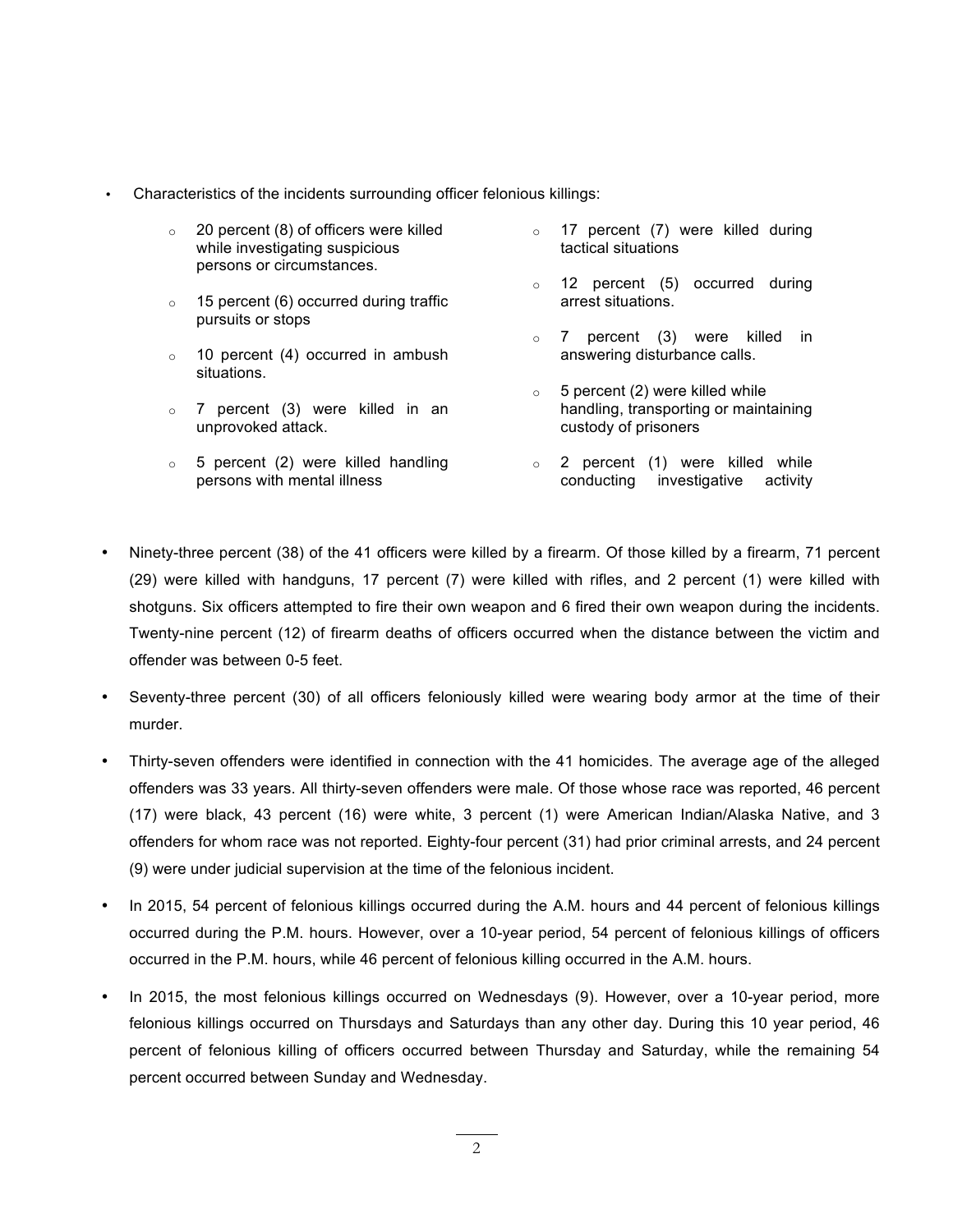#### Officer accidental deaths

- In 2015, 45 officers in 21 states died as the result of accidents that occurred in the line of duty. In 2014, 45 officers were accidentally killed.
- Characteristics of the incidents surrounding officer accidental deaths:
	- o 64 percent (29) died as a result of automobile accidents. o 16 percent (7) were stuck by vehicles.
	- o 9 percent (4) died in motorcycle accidents.
	- o 2 percent (1) died in an aircraft accident

 $\circ$  2 percent (1) were killed in a fall

 $\circ$  4 percent (2) were accidentally shot. One incident was the result of crossfire, mistaken for subject or other firearm mishap, and one incident occurred during a training session.

o 2 percent (1) died from other types of accidents

#### Officer assaults

- 50,212 officers were assaulted in the line of duty in 2015, a rate of 9.9 per 100 sworn officers.
- Characteristics of the incidents surrounding officer assaults:
	- $\circ$  Of the officers who were assaulted, 28 percent sustained injuries. Thirty-one percent of officers were injured by personal weapons, such as hands, fists, or feet. Twelve percent were injured by knives or other cutting instruments. Ten percent were injured by firearms and 25 percent were injured by other dangerous weapons.
	- $\circ$  Roughly one-third of officers were assaulted while handling a disturbance call. In other circumstances, 16 percent were assaulted while attempting arrest and 12 percent were assaulted while handling, transporting, or in custody of a prisoner.

#### **Ohio statistics**

• There was one officer feloniously killed in Ohio in 2015. Since 2006 there have been 13 felonious killings in Ohio.

A 48-year-old police officer with the Cincinnati Police Department was killed during an ambush shortly before 9:30 a.m. on June 19. The officer, a veteran of law enforcement with over 27years of experience, responded to a call reporting a man with a firearm. The officer arrived on the scene and observed an armed individual arguing with a woman later identified as the individual's mother. The officer was familiar with the individual and his mother from patrolling the neighborhood. The officer drew his conductive energy device and ordered the individual to show his hands. The individual moved toward the officer and drew a .380-caliber semiautomatic handgun from his waistband. The officer then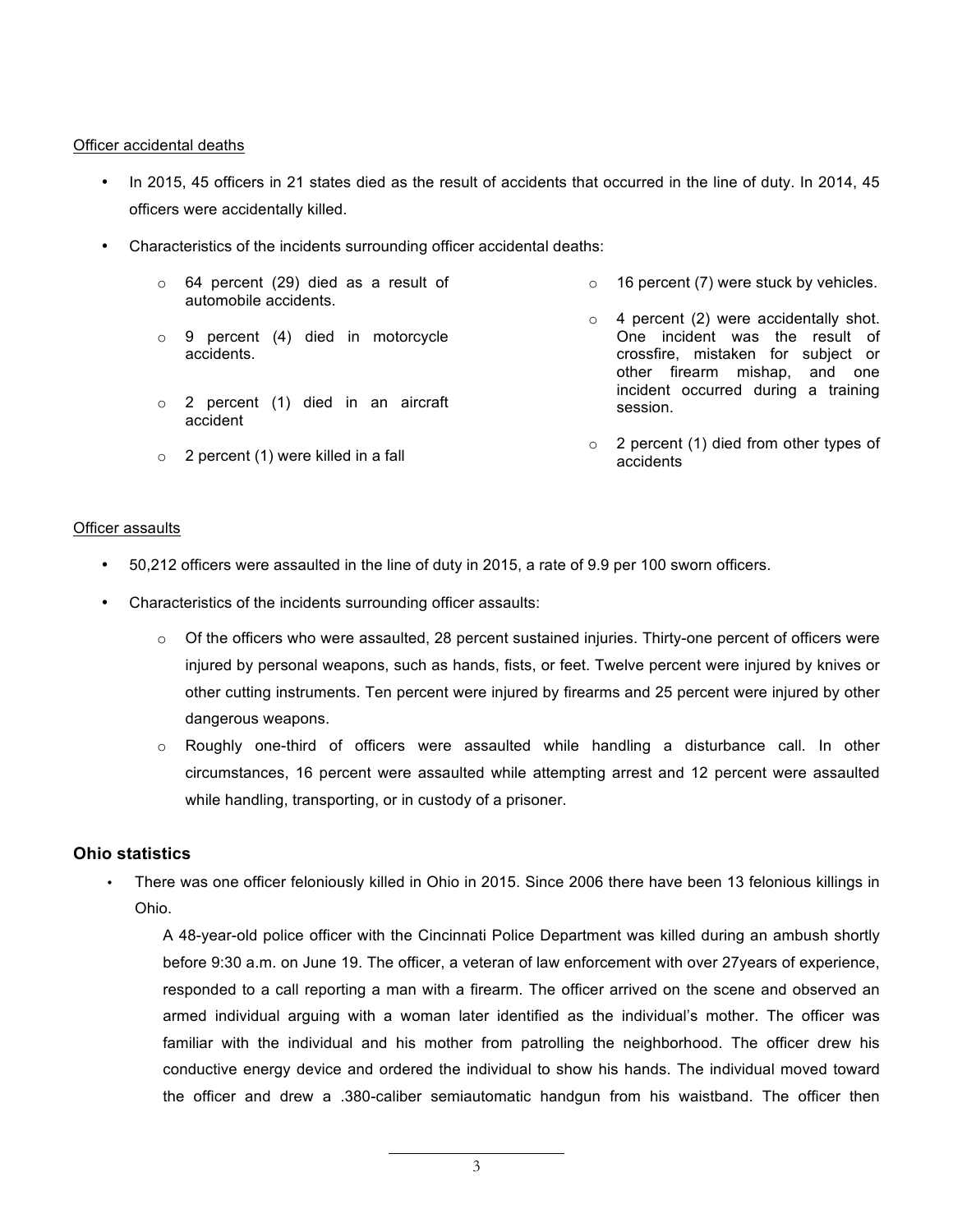removed his weapon, a 9 mm semiautomatic handgun, from its holster. The individual fired four rounds at the officer, three of which struck the officer in the arms/hands and in the front lower torso/stomach between the side panels of the body armor he was wearing. The officer fell into the street; he and the suspect wrestled briefly before the suspect gained control of the victim officer's weapon and used it to fire at a probation officer who had arrived on the scene. The suspect then demanded that the probation officer kill him. Another officer arrived, and the suspect and that officer engaged in a gun battle around the officer's car. The responding officer shot the suspect, killing him. The victim officer was transported to the hospital where he was pronounced deceased; the fatal wound was to his front lower torso/stomach. The 21-year-old suspect had a prior criminal record and was under the influence of alcohol and narcotics at the time of the incident.

- Since 2006, there have been 13 officers accidentally killed in Ohio. No Ohio officers were accidentally killed in 2015.
- During 2015, 69 Ohio agencies employing a total of 2,428 officers reported 147 assaults on officers, a rate of 6.1 per 100 officers. This rate is lower than that reported by the states in the East North Central region (7.6) and in the U.S. (9.9).
- Eighty-two percent of the assaults were committed with a personal weapon. Thirteen percent of assaults were committed with other dangerous weapons and 5 percent of officers were reported to have been assaulted with a firearm.



4